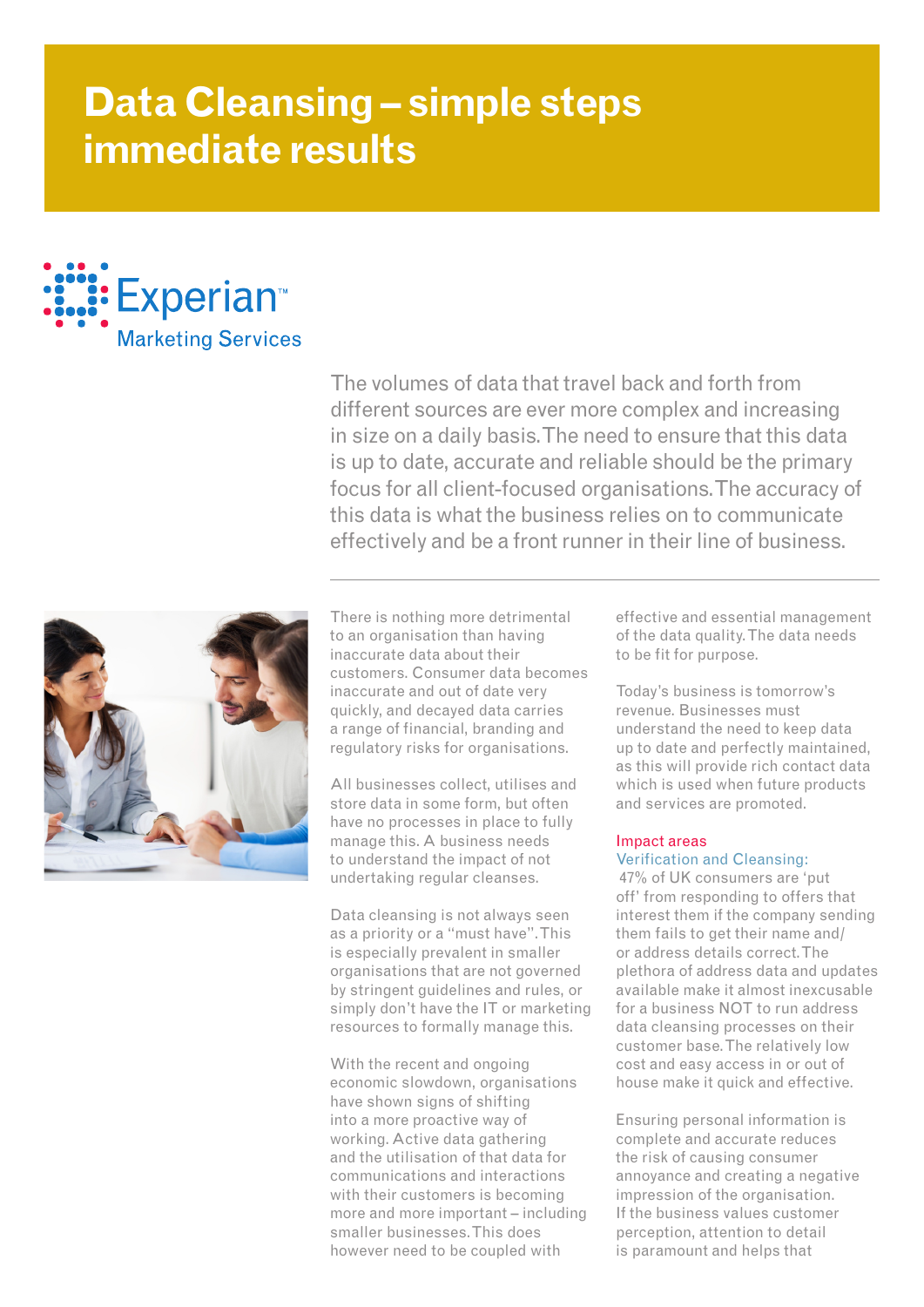**The flow of the communication via mail for example, is suddenly disrupted when a customer sees their address is incorrect – at that point, how likely are they to read the rest of your letter with any interest?** 

communication flow better. The flow of the communication via mail for example, is suddenly disrupted when a customer sees their address is incorrect – at that point, how likely are they to read the rest of your letter with any interest?

Cleansing data at various stages through the data lifecycle is integral to maintain the accuracy that is vital for the retention and acquisition of customers. Verifying the correct postal address at point of capture is easily achievable and goes a long way in ensuring that the data you put into your database is not garbage. Wrong addresses mean returned deliveries, complaints and most importantly of all, a lost customer.

Software is available to bring in house and integrate with your current system. Tap in a postcode, and the address is auto populated – simply insert door number. If the budget allows and the need arises, email verification software is also available. This saves time and ultimately, money. These services are available to bring in house, but also accessible as an online service.

#### Goneaways:

18,000 people move every day which poses the question – what does your business do about it? Not all of the people that have moved will have specified a forwarding address but they are more than likely to appear on the Goneaway suppression files.

The DMA believes that over £95m per year is wasted by organisations mailing individuals that have moved house . By identifying and removing individuals that cannot or will not respond to communications, an organisation can decrease its number of undeliverable/returned mailing items. This results in reduced campaign costs and an improved return on investment.

There are also services available in the marketplace that allow businesses to update old addresses with the new address the customer has moved to. This allows the business to maintain the contact, keep the relationship and to develop it. There is nothing worse than winning a customer, pleasing the customer and maintaining the customer, only to lose them because they moved! The advantages of performing regular cleanses which also check for Goneaways are very visible and impact the running of the business, saving money, saving customers and maintaining the positive brand image.

**Over £95m per year is wasted by organisations mailing individuals that have moved house.** 

#### Deceased:

Mailing the deceased is the single largest cause of complaints to the Information Commissioners office each year. Consumers are becoming increasingly conscious of the numerous data regulations that organisations have to comply with. 86% of consumers are now aware of the Data Protection Act. It is essential for the organisation to be compliant.

Sending mail to the address of deceased contacts upsets the families and leads to negative press. This is detrimental to the business and whether or not your product or service is perfect, the way in which the business handles such sensitive issues is ultimately what the business is judged upon.

Regular data cleansing reduces consumer complaints and ensures that an organisation is meeting the latest data protection and best practice guidelines.

### Customer Preferences:

The customer can place themselves on official lists which ensure they are not contacted via the specified medium. Mailing Preference Service (MPS) and Telephone Preference Service (TPS) are the two most popular suppression lists that a business must legally run their data through before attempting contact. Failure to do so can lead to complaints and further investigation. It is essential that these are not overlooked as this can result in serious damage to the brand reputation.

It is essential for businesses to maintain their customer preference centre frequency and accurately. There should be a great importance placed on capturing data and maintaining it in a compliant manner, to avoid sending mail to customers who do not want it. More advanced businesses are now implementing online systems whereby customers can log onto their own area of the preference centre and adjust preferences as and when they want.